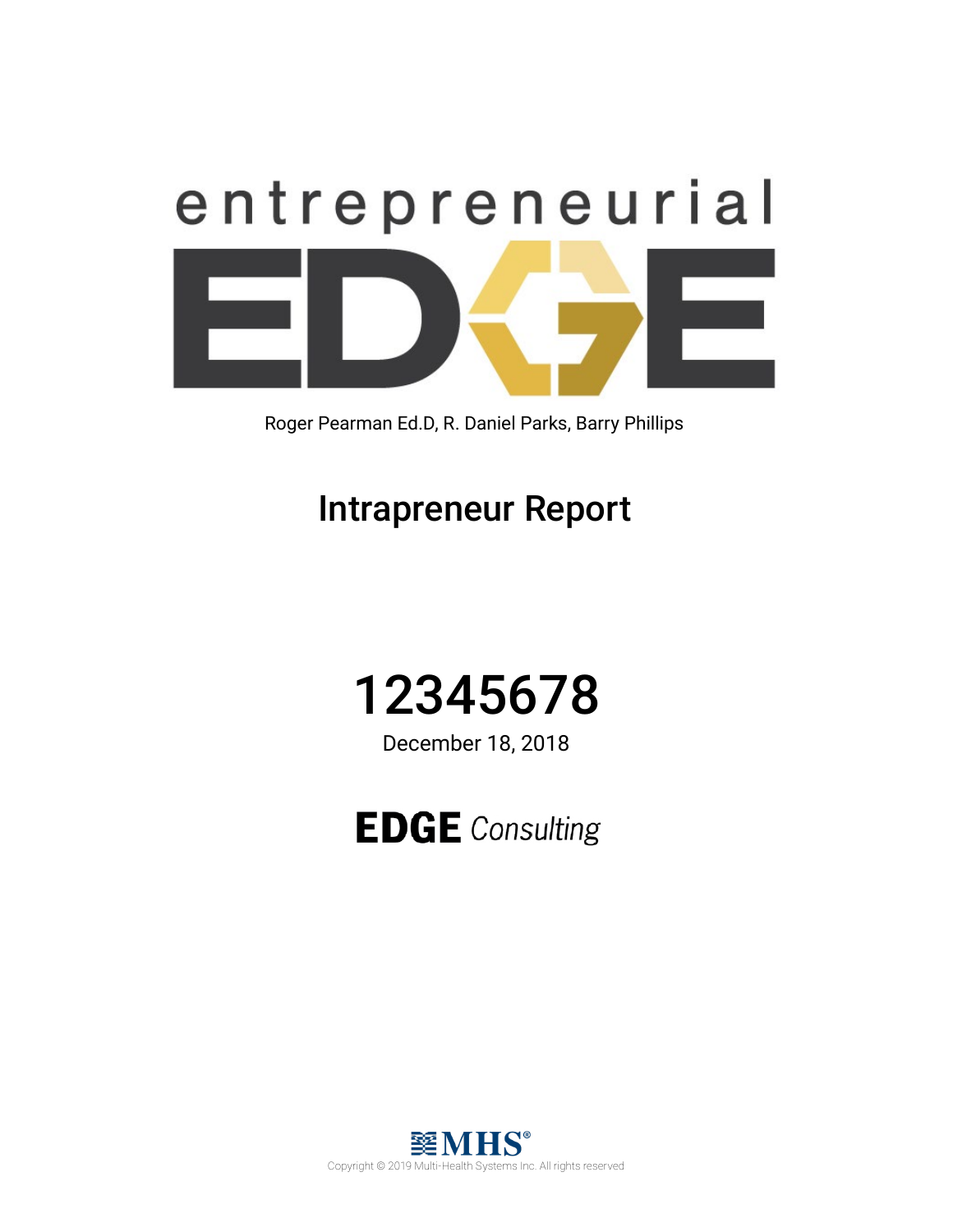

#### **ABOUT THE ENTREPRENEURIAL EDGE**

Striving towards success, whether you're innovating within an organization as an intrapreneur or building your own company as an entrepreneur, is no small feat. It takes a specific set of competencies, not just a great business idea, to be able to tackle the challenges of intrapreneurship and to succeed within an organization. This assessment is intended to measure the competencies that are most important to driving success, from the beginning stages of creating your new idea to the later stages of growing and renewing your venture.

You may be trying to decide whether or not to pursue your idea. This assessment will give you the information you need to help prepare you to take on this new challenge. In what areas do you need to develop to increase your chances of succeeding when you launch? Does the idea of developing these competencies appeal to you? Use your results to understand what competencies to lean on and what concerns to watch out for while pursuing your goals.

You may also be in a place where it is essential that you take your current venture to the next level. This assessment will help you identify the competencies you're going to need to continue on successfully. Are you thinking of bringing in others because you can no longer work alone to supply your users' demands? Is your venture beginning to expand to new markets, departments, or fields? This assessment will help you identify the areas you can start working on now to increase your chances of success as your venture grows.

#### **YOUR ENTREPRENEURIAL ATTRIBUTES**

Combining research with analytics and more than 25 years of experience coaching innovators inside and outside of organizations, the Entrepreneurial Edge assesses 12 competencies that are characteristic of success at all stages of the innovation cycle – the stages that make up all entrepreneurial ventures. Backed by evidence demonstrating its fairness and reliability, these attributes are key to succeeding as an intrapreneur or an entrepreneur.

The 12 competencies are arranged around four key action modes - skillsets that entrepreneurial individuals actively make use of in order to succeed. These action modes, and the competencies that make them up, apply at all stages of the innovation cycle.

#### **HOW TO USE THIS REPORT**

To get the most out of this report, you are encouraged to read this report from start to finish by following this guide:

- 1. Take the time to understand the Entrepreneurial Edge Model, including the innovation cycle and the action modes.
- 2. Examine your scores to get a feel for what your best competencies are and what competencies you may need to develop.
- 3. Go through each results page to understand the competencies better and what each of your scores means for you.
- 4. Read through your list of action items to understand how to leverage and develop your competencies at each stage of the innovation cycle.
- 5. Use everything you've learned to create an action plan that will help you move forward.

Your results are based on how you responded to the items. Even though you responded to the questions about yourself, you may find that you are surprised by some of your scores. Remember that each of your scores has been calculated by averaging your responses to the items that apply to a specific skill. It is ultimately up to you to decide which facets you choose to work on developing and how you wish to use your results.

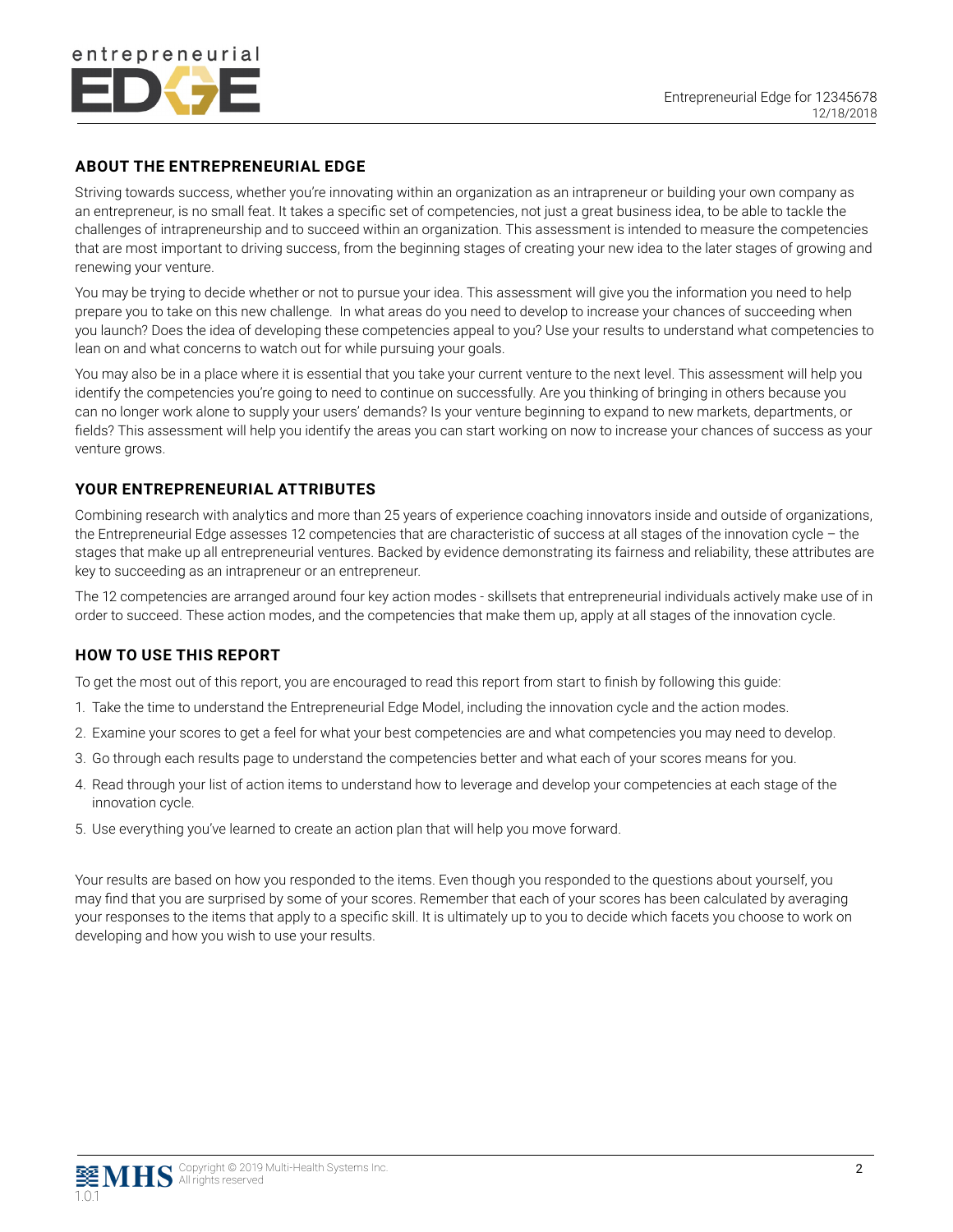

## THE ENTREPRENEURIAL EDGE MODEL

The Entrepreneurial Edge Model is made up of two components: The Innovation Cycle and the Action Modes.

The Innovation Cycle shows that innovation within organizations can be broken down into different stages. The four distinct stages identified in the Entrepreneurial Edge are:



#### INNOVATING

This stage lasts from the time an individual begins developing an idea up to the point of launch. They must generate novel ideas, develop their vision for their innovation, and begin to make the preparations they need for a successful launch.

#### GROWING

Once an intrapreneur's idea has achieved acceptance, they may now look at all of the information they have gained from their success and look ahead towards expanding their innovation. They must strategically plan for their growth and may need to bring others in to help.

#### MARKETING

This stage begins with the release of the intrapreneur's product or service. An intrapreneur must work tirelessly to promote their product or service. Listening to their users (stakeholders, customers, employees), they must be prepared to quickly adapt to market or internal demands.

#### RENEWING

This stage begins once growth and sales have leveled off. At this stage, many intrapreneurs risk stagnation or a decline in acceptance or profitability and some may choose to spinoff their venture into its own business. The best remedy is a renewing of entrepreneurial ideas to create new success.

## ACTION MODES

The Entrepreneurial Edge identifies 12 competencies necessary for success in these stages. They have been arranged along 4 Action Modes:



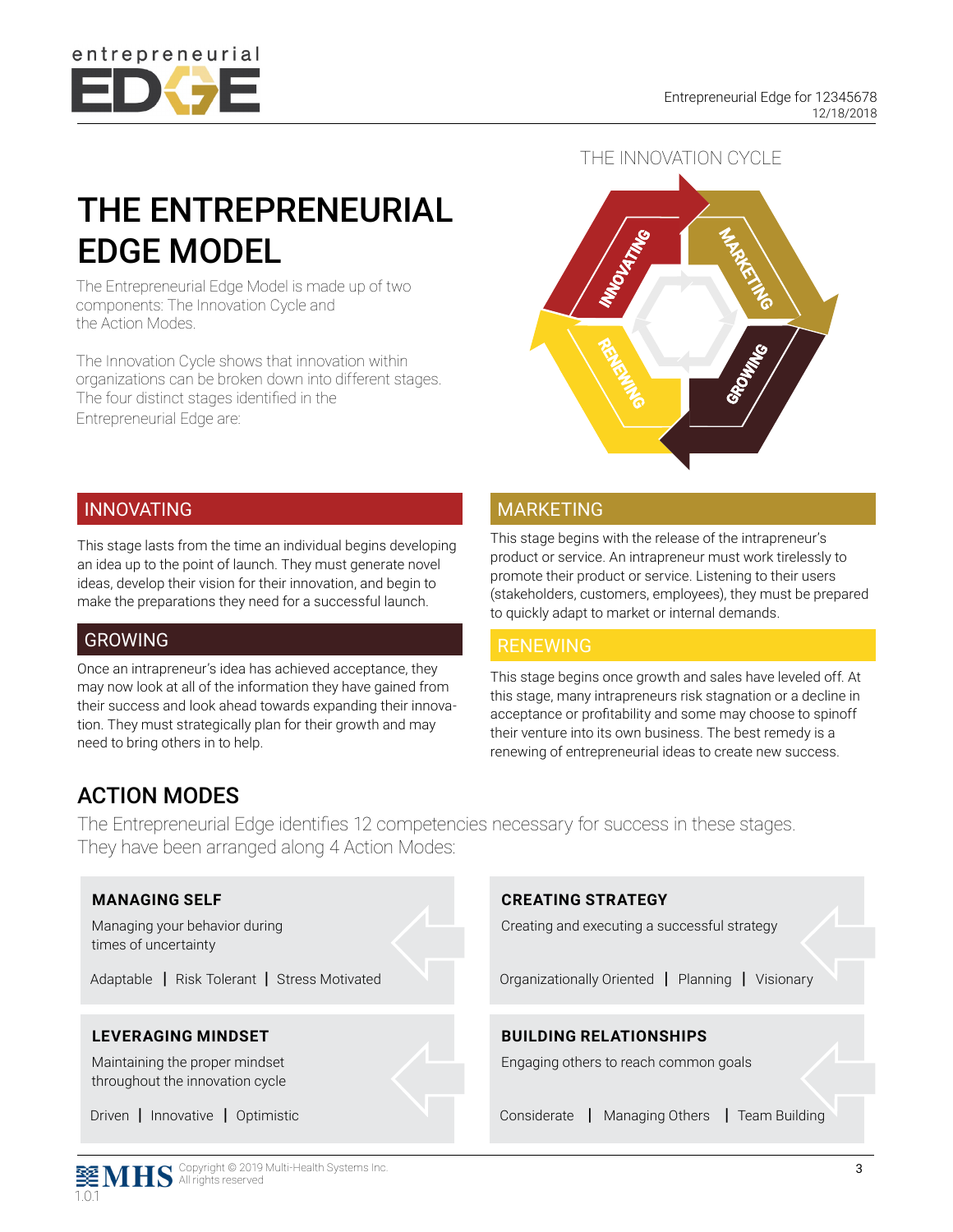

#### **MANAGING SELF**



Optimistic **Driven** 

Organizationally<br>Oriented

**Risk Tolerant** Managing

**Stress** Motivated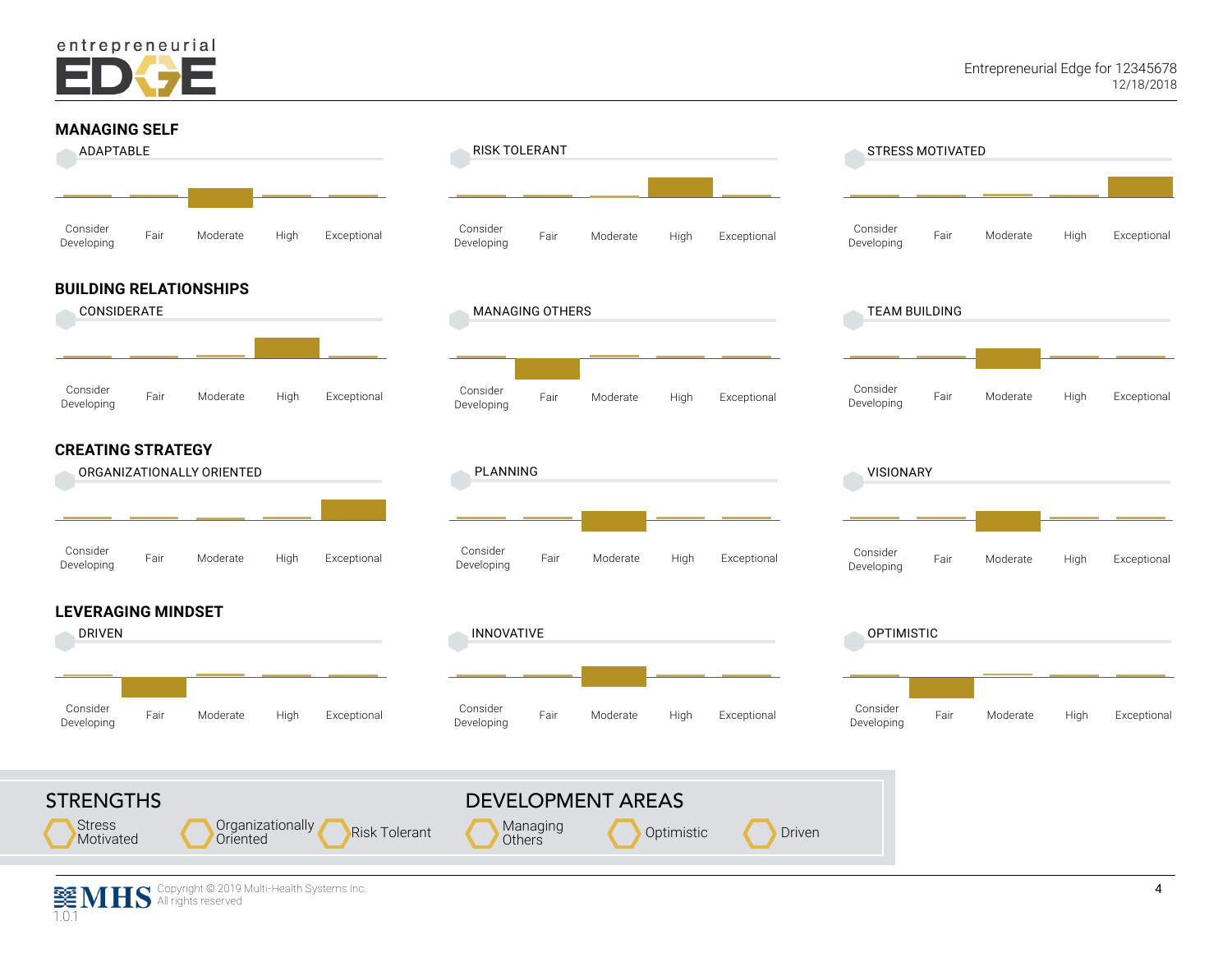

## **MANAGING SELF**

### **ADAPTABLE**

The tasks an intrapreneur must tackle constantly change. Intrapreneurs often take on many different roles and need to be able to quickly switch between them. They must also be prepared to react quickly as even the most carefully planned tasks are vulnerable to sudden change. Successful intrapreneurs are prepared to quickly adapt to change and are comfortable with taking on various roles.

*Less Adaptable individuals* seek roles that are less prone to change. They tend to find a routine that works for them and then stick with it.

*Highly Adaptable individuals* enjoy variability and work well in new, unfamiliar areas.

#### **RISK TOLERANT**

Starting a new endeavor carries risks, even within an organization. Successful intrapreneurs are not only willing to take calculated risks, but are more likely to take larger risks than others. The best do not pursue every opportunity that presents itself. Rather, they carefully weigh all advantages and disadvantages before choosing which risks to take.

*Less Risk Tolerant individuals* often choose options with the least amount of risk and may be cautious of making mistakes.

*Highly Risk Tolerant individuals* do not hesitate to take chances and are comfortable with uncertainty.

### **STRESS MOTIVATED**

Intrapreneurship is inherently stressful. Developing new ideas requires hard work, long hours, emotional energy, heightened job stress, ambiguity, and risk. The most successful intrapreneurs don't just find ways to handle their stress, they also use the stress as a motivator to drive them to perform at their best. They find positives in the stress that they're feeling. Stress motivated individuals think about how the long hours they are working sets themselves up for success. They reframe the risks and stress they take on as necessary for big payoffs in the end.

*Less Stress Motivated individuals* may feel overwhelmed when performing stressful tasks and have difficulty working under tight deadlines.

*Highly Stress Motivated individuals* thrive under pressure and enjoy working on difficult challenges.

**MODERATE**

### **HIGH**

#### **EXCEPTIONAL**

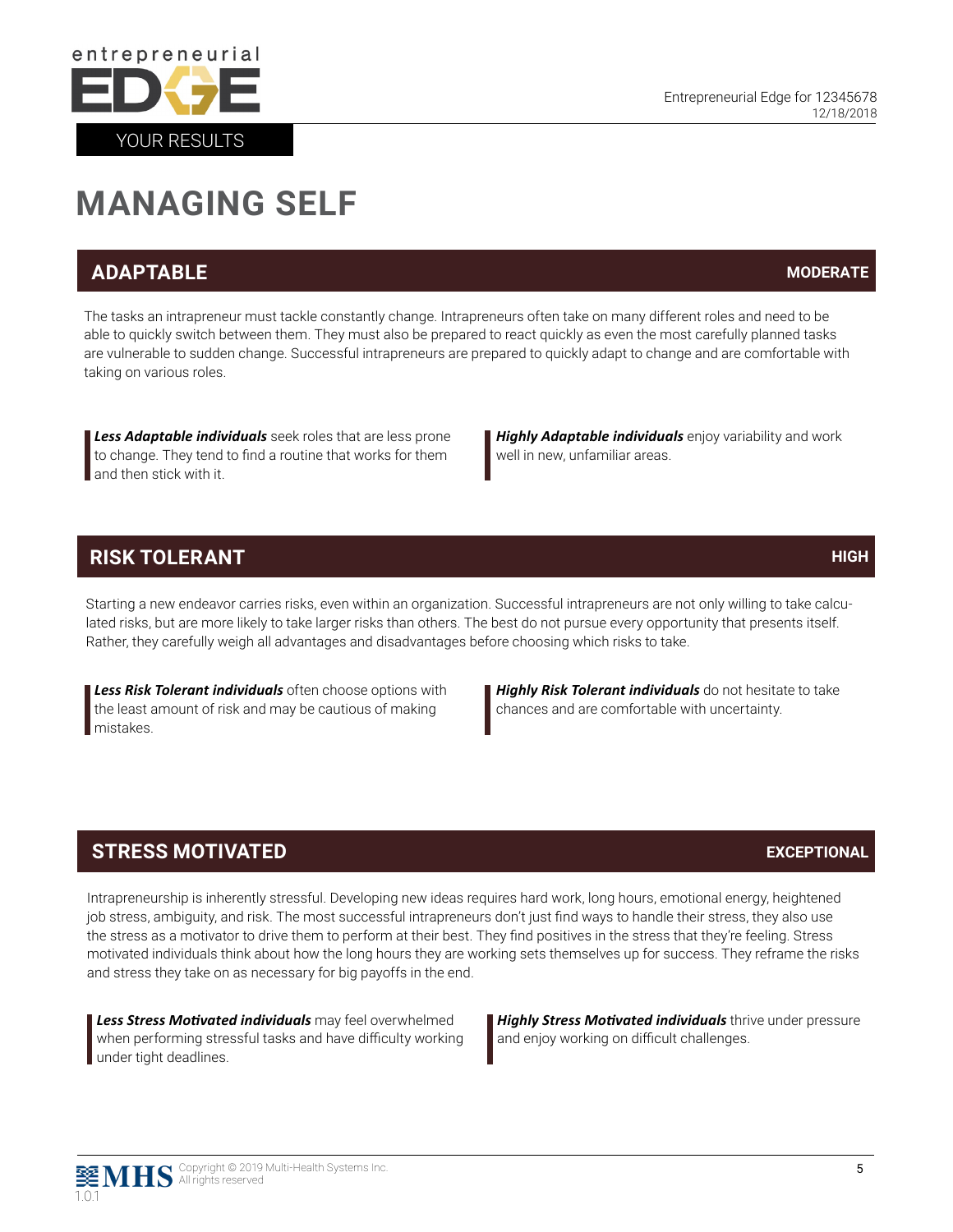## **CREATING STRATEGY**

## **ORGANIZATIONALLY ORIENTED**

Many people are initially drawn to intrapreneurship because of the freedom that it provides over traditional roles. They often have fewer bosses to answer to, they can pursue projects they are interested in, and they can create and implement solutions they come up with. Once their ventures begin to grow, however, intrapreneurs may need to balance that freedom with the needs of a traditional organization. Thus, they will need to know how to navigate stakeholders and bureaucracy, secure buy-in when needed, and perform tasks alone when necessary.

*People lower in this trait* have difficulty dealing with the policies and procedures of a traditional organization.

**People higher in this trait** are organizationally savvy, they know how to navigate an organization in order to achieve their goals.

## **PLANNING**

Planning is important at every stage of the innovation cycle. For example, at the growing stage, individuals must develop a strong and clear strategic plan in order to prevent the company from slipping into decline. This means planning ahead, outlining steps, and using plans to guide actions. Good planning also includes involving other people in decisions, using them as resources to develop a plan for the company. Having a clear plan unifies people within the company and ensures they are all heading in the same strategic direction.

*Those who score lower in Planning* develop plans for short-term and singular outcomes and wait to see how events unfold before acting.

*Those who score higher in Planning* think about how decisions will impact the future and adjust their plans when new information is presented.

## **VISIONARY**

Successful intrapreneurs have a passion for new ideas and solving problems. They use their passion to develop a vision for the future. Having a clear vision is vital to keeping intrapreneurs on track to reach their goals as it sets expectations for the future. Those who do not have a clear vision for their company may find it easy to lose focus and direction. Successful intrapreneurs spend time reflecting on and narrowing their focus in order to create a clear vision. They share their vision with others and ask for their feedback, as doing so helps fine-tune the vision and define a clear end goal.

*Less Visionary individuals* focus mostly on immediate issues and have difficulty imagining future scenarios.

*Highly Visionary individuals* use passion to help shape ideas for the future and share their vision with others.

#### **MODERATE**

**EXCEPTIONAL**



#### **MODERATE**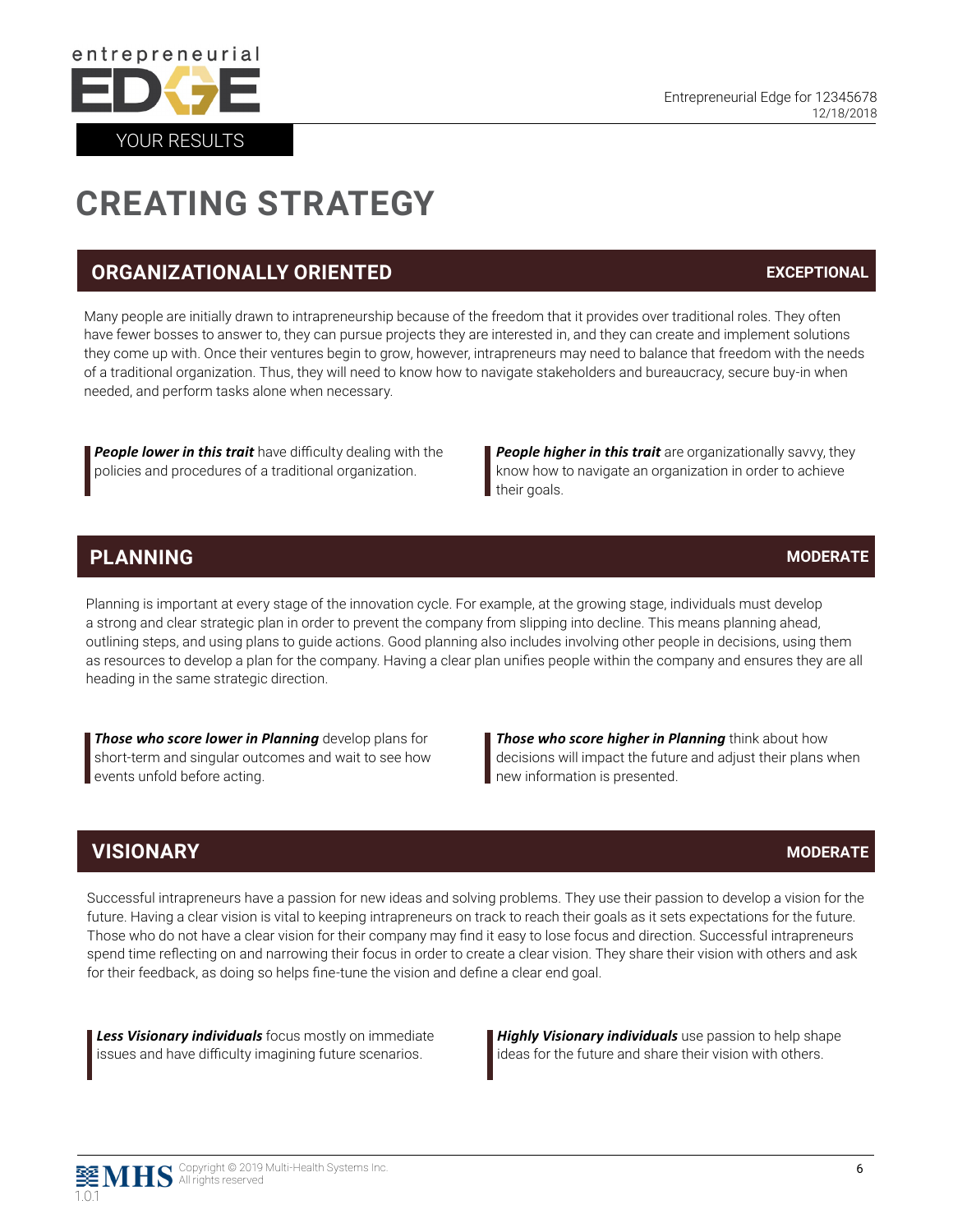

# **LEVERAGING MINDSET**

#### **DRIVEN**

YOUR RESULTS

entrepreneurial

Being driven means wanting to achieve your goals and doing so by constantly taking action. Driven intrapreneurs tend to be internally motivated, strive for results, and willing to take initiative in order to get things moving in their business. It is imperative to maintain this internal drive in the early stages of a venture, as it may take time to see the results of such hard work. Successful intrapreneurs do not wait for others to help or things to lineup to pursue their goals. Instead, they are willing to take actions now to realize their ideas. They understand that the success they achieve is a result of their own hard work. They know what they are striving towards and use their drive to achieve it.

*Low Driven scores* are consistent with individuals who hesitate to act quickly on ideas and may wait for others to attempt solving problems.

*High Driven scores* are consistent with individuals who are self-motivated to achieve high standards and focus on their top priorities.

### **INNOVATIVE**

Intrepreneurial endeavors often begin with imagining new products or thinking about new ways to solve old problems. Intrapreneurs need to draw from inspiration to help formulate and shape new ideas. Successful intrapreneurs enjoy being innovators and this appreciation for innovation is a key driver of their success and performance. They develop their critical, creative, and outside the box thinking skills to help solve problems in innovative ways. This helps them establish a strong foundation when starting an intrepreneurial endeavor.

**People who struggle with being Innovative** need extra time coming up with new ideas and work best when using proven methods.

**People who succeed in being Innovative** question current established practices and are open to new ideas.

### **OPTIMISTIC**

Intrapreneurs who face challenges with an expectation that they will succeed perform better than those who are less hopeful for a positive outcome. There are many unknowns in intrapreneurship, and facing them with an optimistic outlook is vital to the success of a venture. When faced with a challenge, optimistic individuals imagine what they would need to accomplish to feel as though they had succeeded at the task and imagine themselves achieving that success.

*Less Optimistic individuals* often anticipate the worst-case scenario.

*Highly Optimistic individuals* expect to succeed at challenges and believe all things are possible if action is taken.



1.0.1



**MODERATE**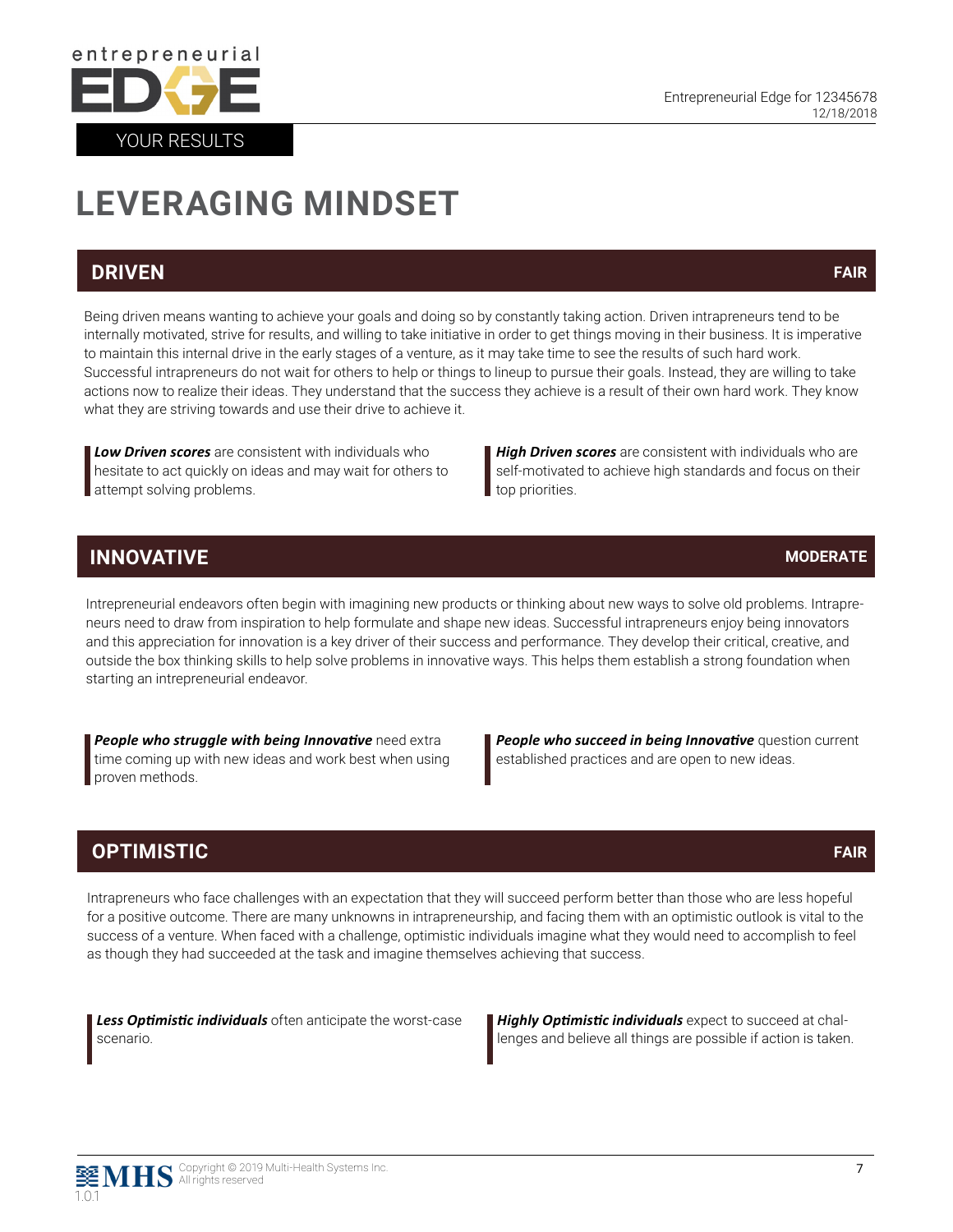

## **BUILDING RELATIONSHIPS**

#### **CONSIDERATE**

Intrapreneurs who have just started their venture may spend a fair amount of time working on it alone. However, as the venture develops, intrapreneurs will need to connect with others, leveraging their strengths to help further their idea, and doing so effectively requires considering the wants and needs of others. Considerate individuals ask others to provide feedback on their potential decisions and seek recommendations on how they can make better ones. They are constantly open to hearing what they have to say.

*People lower in being Considerate* may have difficulty taking others into account.

**People higher in being Considerate** listen to others before making decisions and adapt their style of communication **based on their audience.** 

### **MANAGING OTHERS**

Intrapreneurs who have successfully grown their endeavor may find themselves working with others more in order to assist with their operation. They may also be tasked with leading or championing an innovation within an organization. These responsibilities necessitate building management competencies that can help one effectively lead and work with others, with or without formal authority. One way to develop this competency involves taking management training.

*People lower in Managing Others* do not enjoy being in a position of authority over others and may avoid difficult conversations.

**People higher in Managing Others** are comfortable giving feedback to others and directing them in a respectful way.

### **TEAM BUILDING**

While innovation within an organization may begin as an individual endeavor, growing ventures often require working with other people towards a common goal. This change requires a shift from working independently and autonomously to developing a team with the skill set to grow the product or service. Valuing the input of others and appreciating the efforts they contribute to group activities is crucial to the success of a venture. The best are able to build a shared direction among their team.

**People lower in Team Building** prefer to work on tasks themselves. They may be less trusting of other's work or less willing to make the effort to work with others.

*People higher in Team Building* bring people together to solve problems and work well in collaborative environments.

Copyright © 2019 Multi-Health Systems Inc. All rights reserved

1.0.1



#### **HIGH**

#### **FAIR**

#### **MODERATE**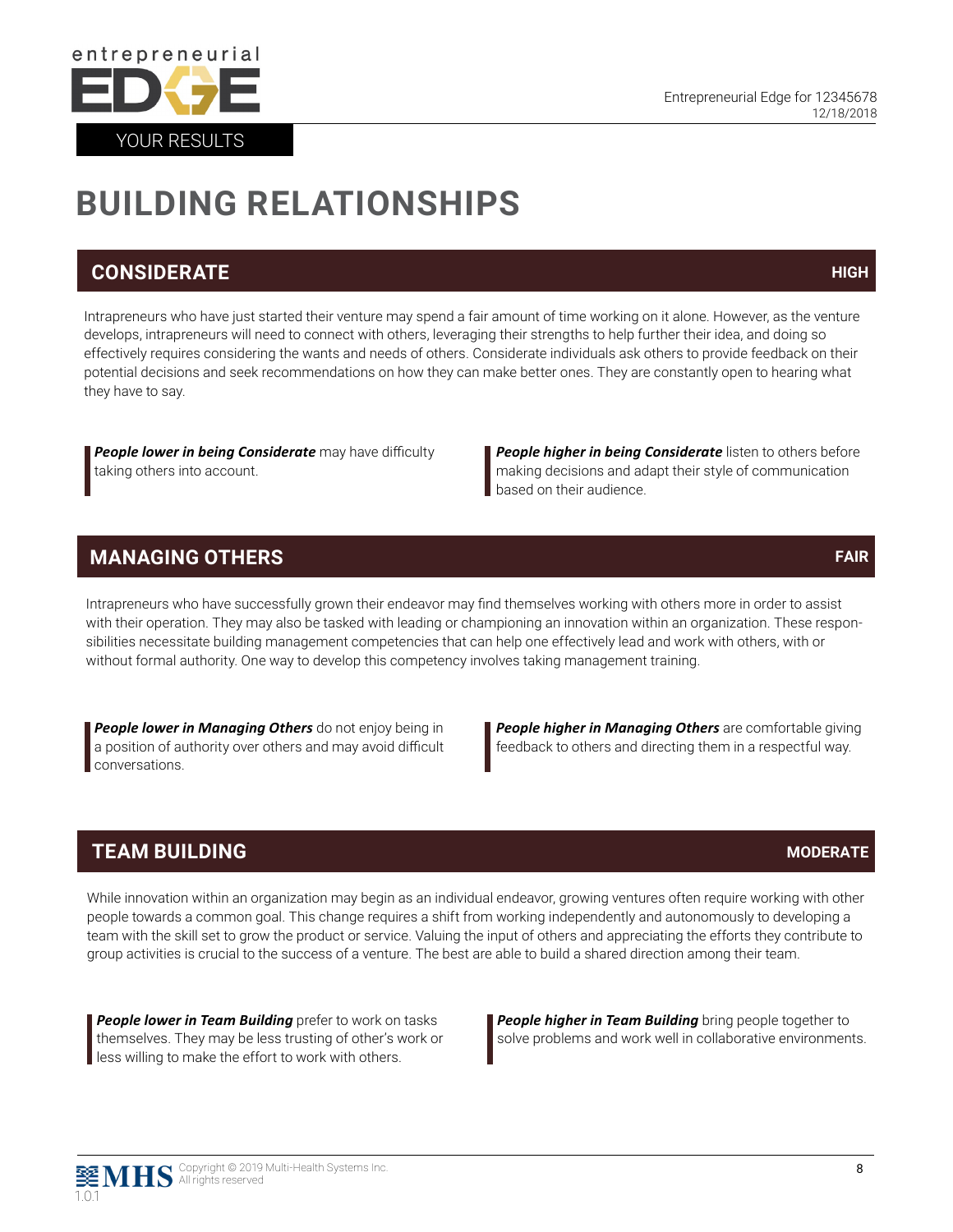

## Your Action Items

This page lists several ways for you to leverage your strengths at each stage of the innovation cycle.

### **STRENGTHS**





# Stress Motivated

INNOVATING MARKETING GROWING RENEWING

Identify stressors and leverage these to promote exploring new ideas.

Monitor stress levels so that the energy is positive and not destructive.



Use your energy to encourage others to explore new and different possibilities.



The need to break plateau's can be a source of energy and motivation. Use it to identify your strengths and learn how to leverage those moving forward.

## Organizationally Oriented

Look for ways to tie your planned venture to the organization's goals

#### INNOVATING A MARKETING CROWING RENEWING

Build a marketing strategy with systems and processes. Engage others to further develop and deploy your marketing plan.

Success is often a byproduct of the right people in the right places. Make sure the different aspects of your venture are in the right hands for effective growth.



Use your experience of building systems and processes as guides for future innovation.

# Risk Tolerant

Create mitigation strategies and pivot points to get buy-in from those less risk tolerant than you.

Keep in mind the potential rewards that come with the risks you take. This will keep you motivated and energized enough to handle the many tasks that come with marketing your venture.



Step into territories that others won't in order to reap the rewards.



Change can often feel like uncharted waters. Keep in mind the opportunities to be gained from taking a chance with an untested opportunity.

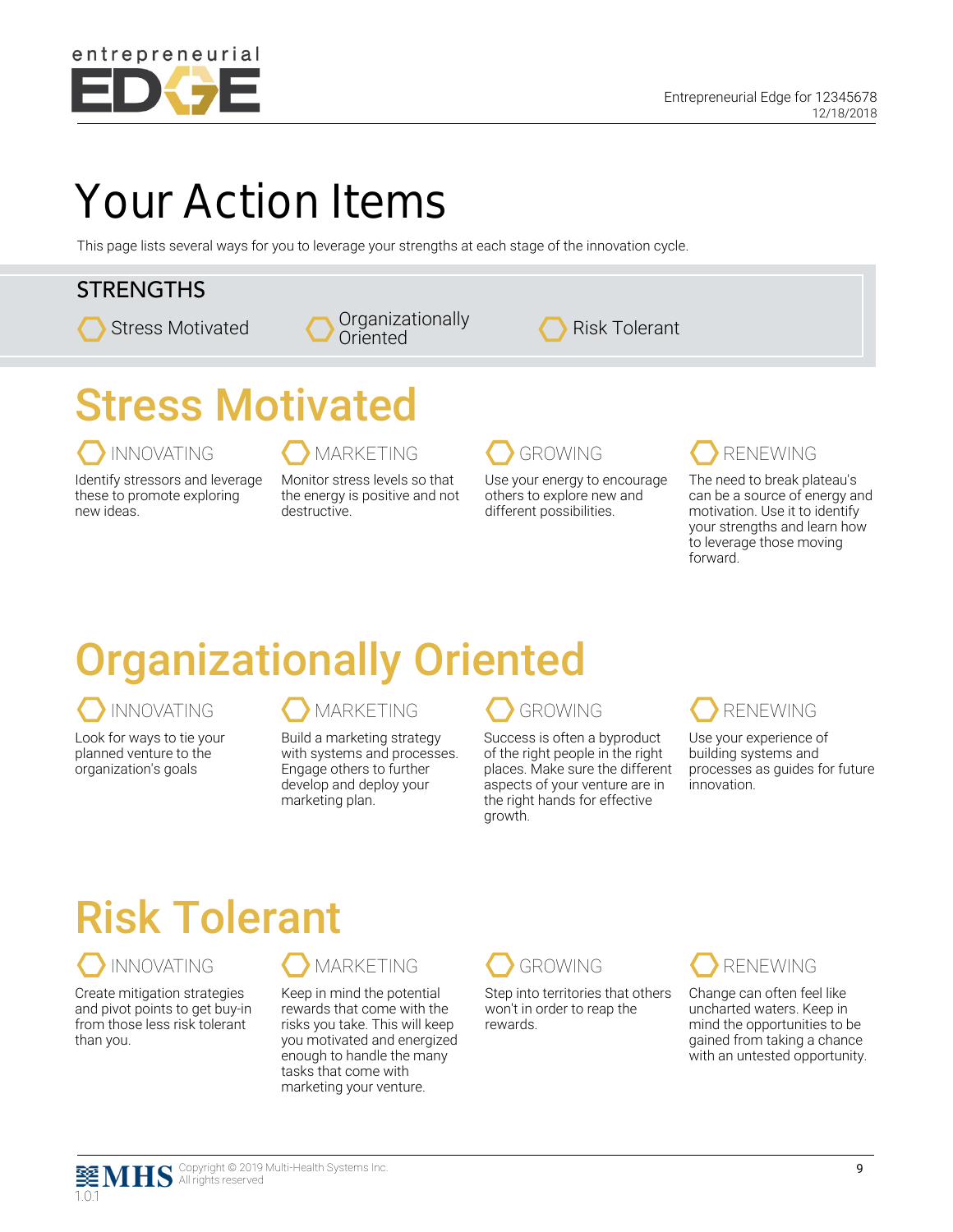

## Your Action Items

This page lists several ways for you to develop your entrepreneurial competencies at each stage of the innovation cycle.

### DEVELOPMENT AREAS

Managing Others

| Driven |
|--------|
|--------|

# Managing Others

Research leaders you wish to emulate and the way they manage others. Ask for advice from someone you trust on how to improve yourself in this competency.

### INNOVATING COMARKETING GROWING CORDE

Use marketing goals as a standard by which you hold yourself and others accountable. Delegation, monitoring, feedback, and encouragement are habits that will pay dividends.

## **Optimistic**

Identify highly optimistic individuals you can go to and ask them to provide feedback. Keep those notes somewhere highly visible.

Practice perceiving critical feedback less as a personal attack and more as an opportunity to improve.



Look for ways to simplify the complexity that comes with growth. Ask yourself: "What are the three essential elements of the situation that I can act on?"

Consider being the subject of a 360° survey to help you understand the areas in which you will need to personally improve prior to expansion.



Others will look to you for leadership and vision, so communicate well, be open to new ideas, and be willing to explore trends and data.

New ideas can often seem rife with problems, leading you to miss the positives. Focus on the positives of change in order to engage you and your team toward new opportunities.

# Driven

Practice using energy and enthusiasm to build support for the venture. Find those who are inspired by your vision to provide input or champion your ideas.



Avoid "choice paralysis" by picking one problem to tackle now that will get you started on the right path.

Re-set and monitor SMART goals that emphasize your vision. Learn to be a cheerleader for your team and an ambassador for new markets.



Along with passion and good communication, use facts and forecasts to convince stakeholders of your change.